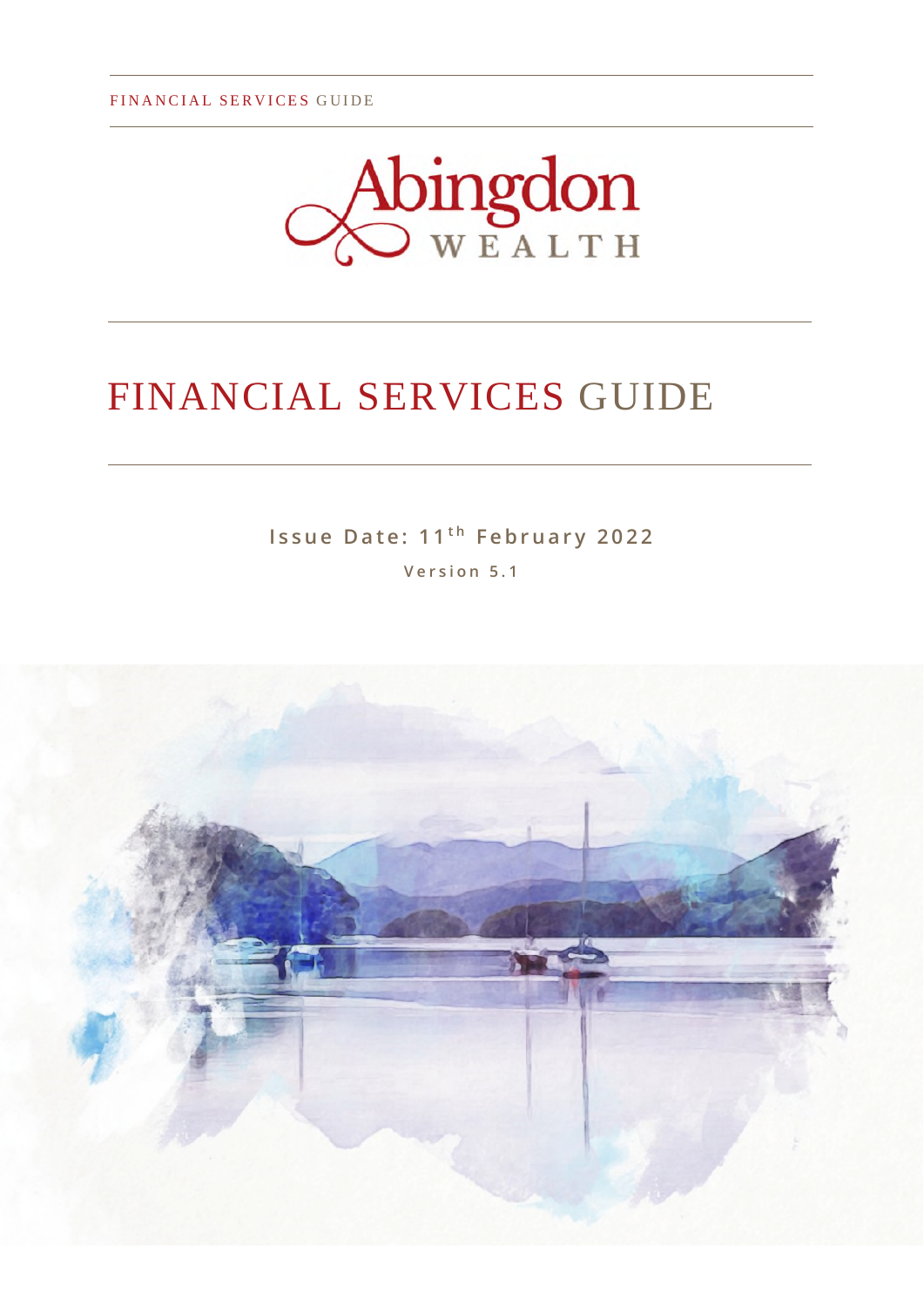#### **Abingdon Wealth Pty Ltd**

Shop 26, The Village, Cnr Musk Avenue & Carraway Street, Kelvin Grove QLD 4059 Phone: 07 3088 2400 www.abingdonwealth.com.au Email: administration@abingdonwealth.com.au

Corporate Authorised Representative (CAR 1276667) of **Maven Capital Pty Ltd (AFSL 418504)**  Unit 5, 5 Executive Drive, Burleigh Waters QLD 4220 Phone: 07 5507 7721 www.mavencapital.com.au Email: compliance@mavencapital.com.au

Throughout this Financial Services Guide, Abingdon Wealth Pty Ltd is referred to as "Abingdon", "we", "us", "our" or any such variations. Maven Capital Pty Ltd is referred to as "Maven Capital" or "Maven".

This Financial Services Guide (FSG) is dated 11<sup>th</sup> February 2022 and replaces all previous versions. Maven Capital Pty Ltd ACN 152 426 554 authorises the distribution of this FSG for Abingdon Wealth Pty Ltd.

The purpose of this FSG is to inform you of the financial services provided by us and to comply with our licensee's (Maven Capital) obligations as the holder of an Australian Financial Services Licence (AFSL 418504).

The section headed "Who is my Adviser" may be dated a later date than the body of this FSG, because that section may relate to the activities of a particular adviser.

## **Lack of independence**

Abingdon Wealth Pty Ltd is a Corporate Authorised Representative of Maven Capital Pty Ltd. Both are deemed not to be independent because Maven Capital or its Authorised Representatives may receive:

- commissions on the sale of life risk insurance products
- commissions on share trades.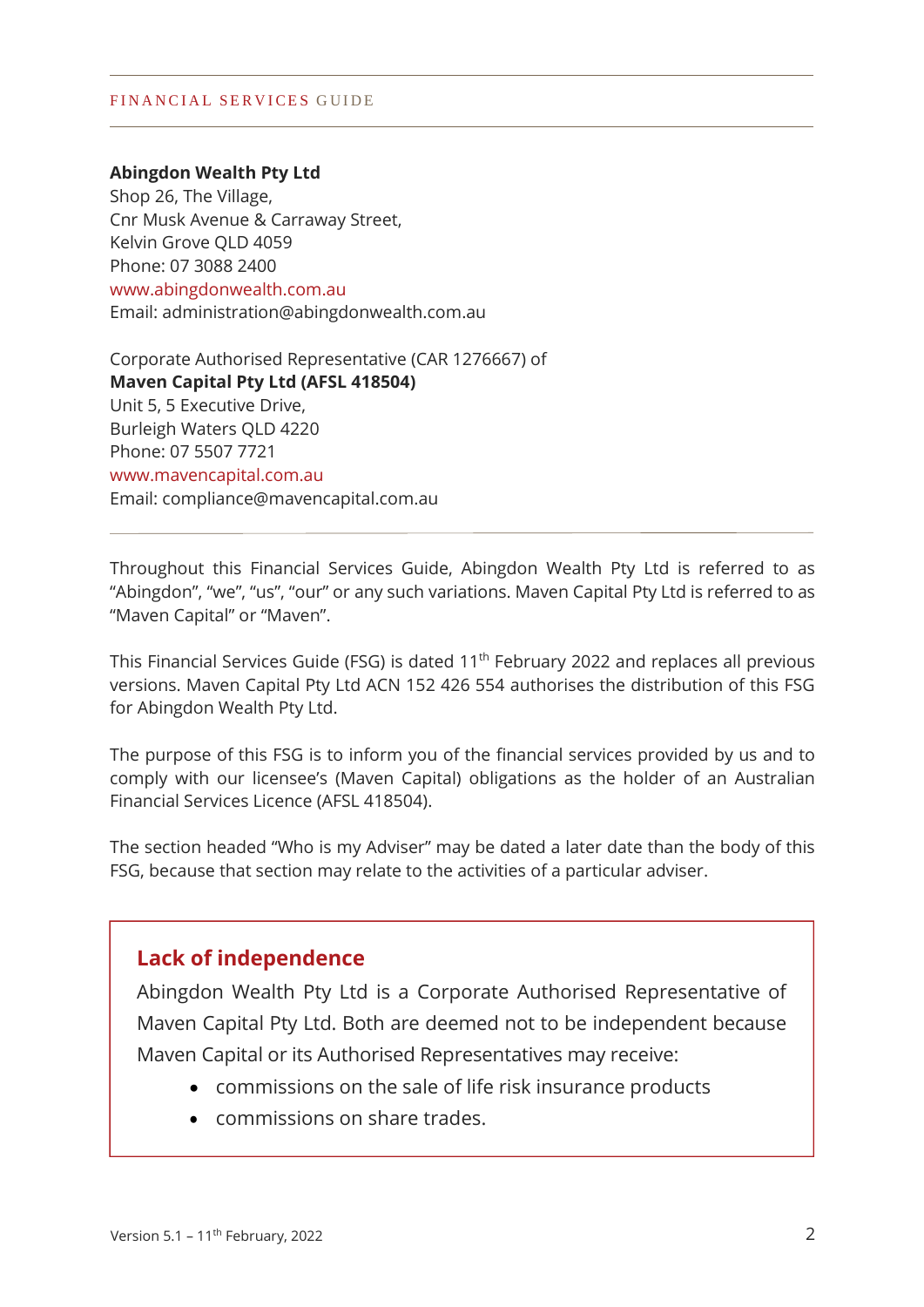# **About this guide**

This Financial Services Guide (FSG) is an important document that is designed to tell you about:

- Who we are.
- The financial services we offer so you can make an informed decision whether to use those services.
- How to Contact Us.
- Who My Adviser Is.
- What is My Adviser Able to Provide.
- What is General Financial Advice.
- What is Personal Financial Advice.
- Documents you may receive from us, including Product Disclosure Statements.
- Information We Need From You and how we use your personal information and your privacy.
- What remuneration and other benefits may be paid to us, our employees or others.
- How You Can Engage Our Service.
- Our Associations that you need to know about.
- What to do if you have a complaint about our services.
- Professional Indemnity Insurance.

If you need further information on any of these matters, please ask.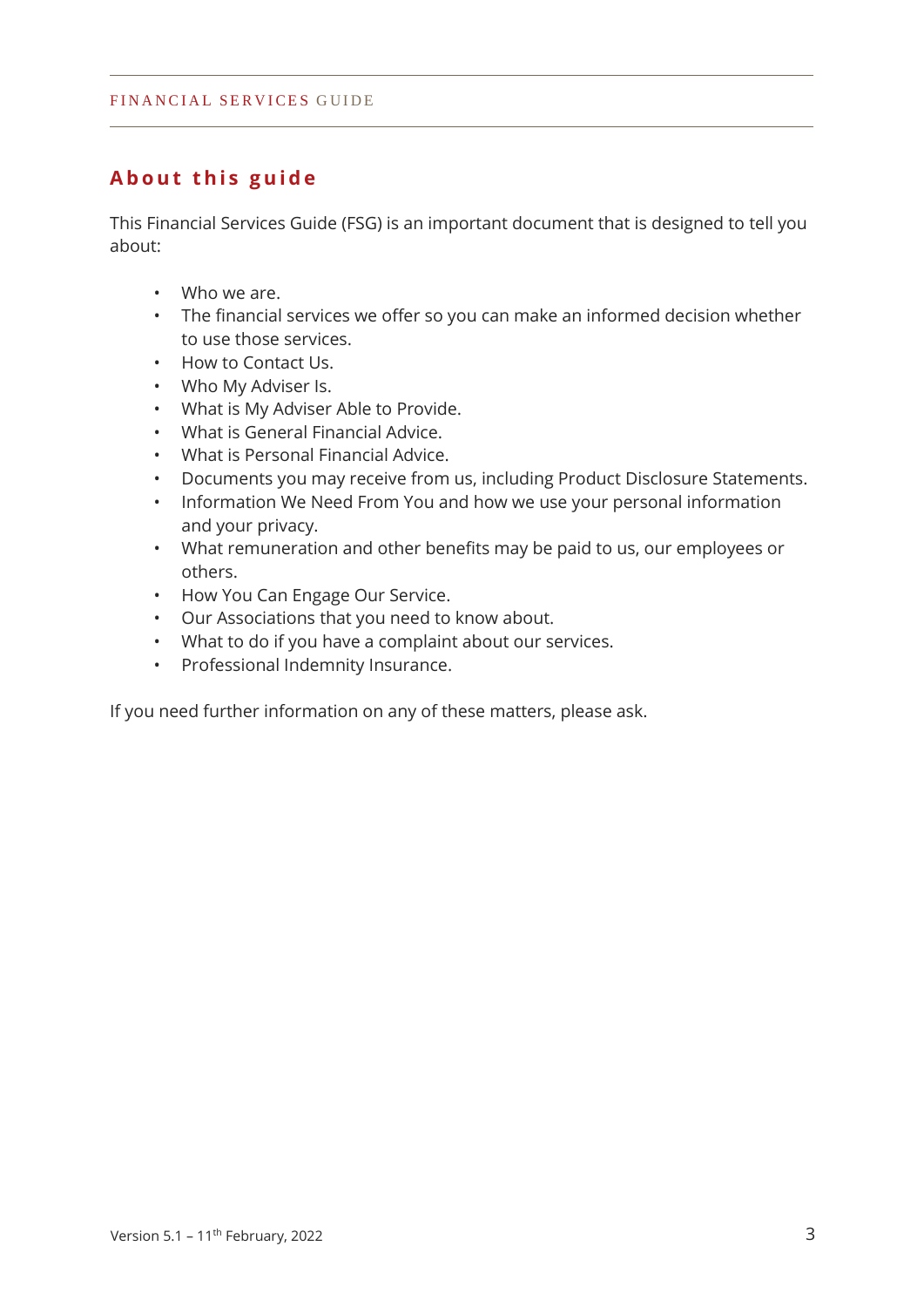#### Who we are

Abingdon Wealth Pty Ltd from here on referred to as "Abingdon" is an investment and financial advisory firm. Our advisers' record of achievement and reliability is based on providing some of the best investment and financial advice in Australia. We offer extensive skills which mirror the different needs of clients, with great emphasis placed on research to support the advice and the products provided.

Abingdon is a Corporate Authorised Representative (CAR No.1276667) of Maven Capital Pty Ltd, holder of Australian Financial Services Licence (AFSL 418504) and is authorised to provide financial services under this licence.

# **Who is Maven Capital Pty Ltd**

Maven Capital is an Australian Financial Services Licence Holder (AFSL 418504). Under this Licence, Maven Capital has the ability to authorise advisers and advisory firms to operate financial services businesses. Maven Capital can authorise individuals and businesses who it views as meeting certain strict educational, experience and competency requirements as described under law, to provide financial product advice and deal in the following instruments under its licence:

- Deposit and Payment Products (including bonds, term deposits & savings accounts)
- Derivatives
- Government Debentures (including Australian & international)
- Life Products (including Investment Life products, Life Insurance Products including TPD, income protection & trauma)
- Interests in Managed Investment Schemes (including managed funds, IDPS syndicates & unit trusts)
- Margin Lending services
- Retirement Savings Accounts
- Securities (including equity, debt & hybrid)
- Superannuation (self-managed superannuation, retail, corporate & industry)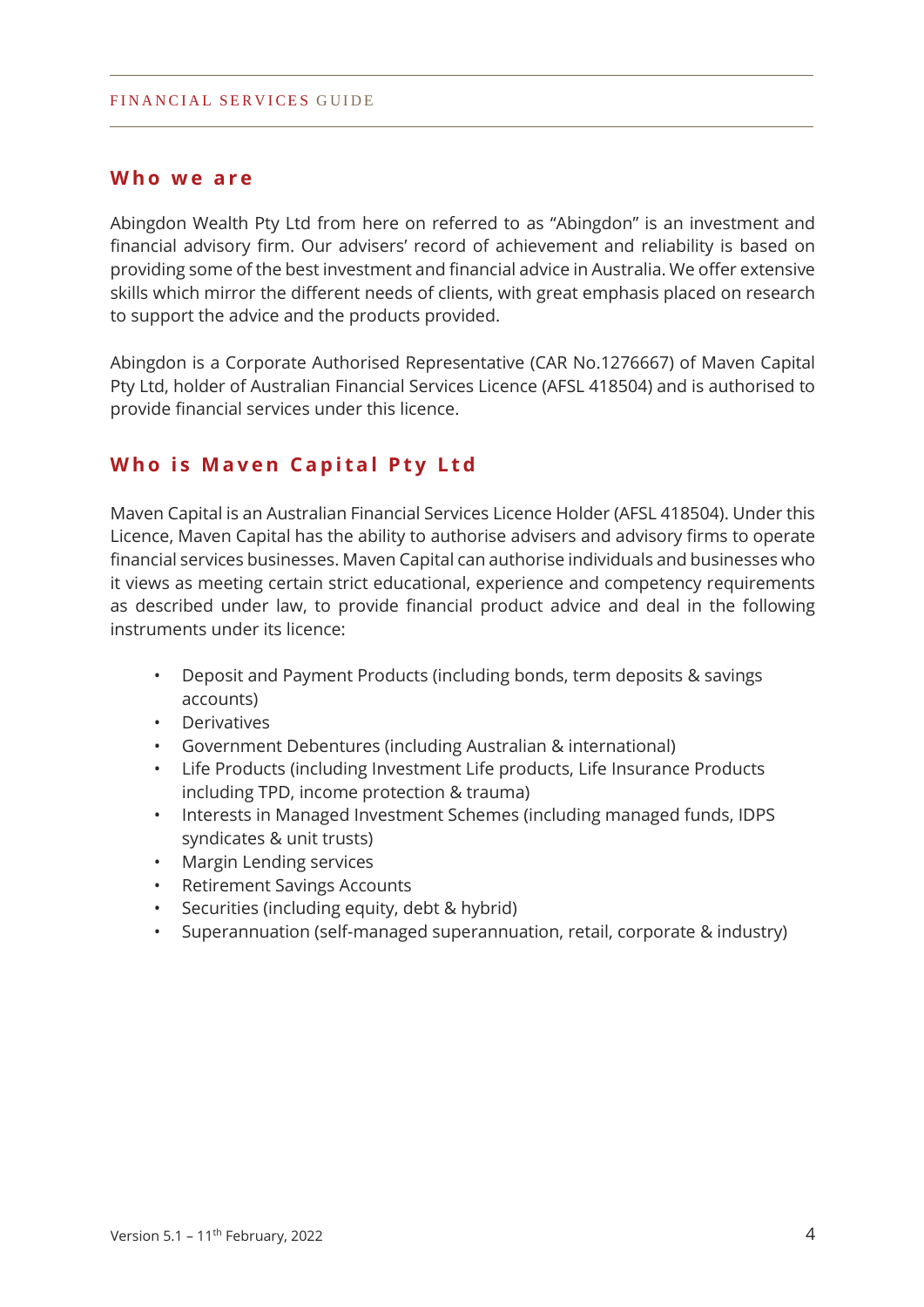# Who is my adviser?

Maven Capital authorises Corporate Authorised Representatives (Companies) and Authorised Representatives (Individuals) to provide financial services. As the Licensee, Maven Capital is responsible for the advice you receive from us and our advisers. Abingdon advisers are only able to provide products that appear on the Maven Capital Approved Product List which can be obtained by calling our office on 07 5507 7721 or emailing compliance@mavencapital.com.au

The Details of your Corporate Authorised Representative can be found in this section of this FSG. This is where we will let you know the Name, Corporate Authorised Representative Number, Contact Details, Website and Authorisations. You can also search for your adviser's details including where your adviser has worked and what products they can advise on by visiting the ASIC Financial Adviser Register at;

https://www.moneysmart.gov.au/investing/financial-advice/financial-advisers-register

#### Name: **Abingdon Wealth Pty Ltd**

Date: **11th February 2022**

ABN: 87 631 713 918 CAR No. 1276667 authorised by Maven Capital Pty Ltd

**Abingdon Wealth Pty Ltd** is authorised by Maven Capital to give financial product advice and deal by applying for, acquiring, varying or disposing of a financial product on behalf of another person in respect of the following classes of products:

- deposit and payment products;
- debentures, stocks or bonds issued or proposed to be issued by a government;
- life products
- interests in managed investment schemes including investor directed portfolio services;
- retirement savings accounts ("RSA") products (within the meaning of the Retirement Savings Account Act 1997);
- securities; and
- superannuation

The details of your nominated adviser can be found as an attachment to this FSG (Adviser Profile), where we outline the adviser's contact details together with the training, education, experience and authorisations for that adviser. All Individual Authorised Representatives have met the educational and regulatory requirements to be a financial adviser.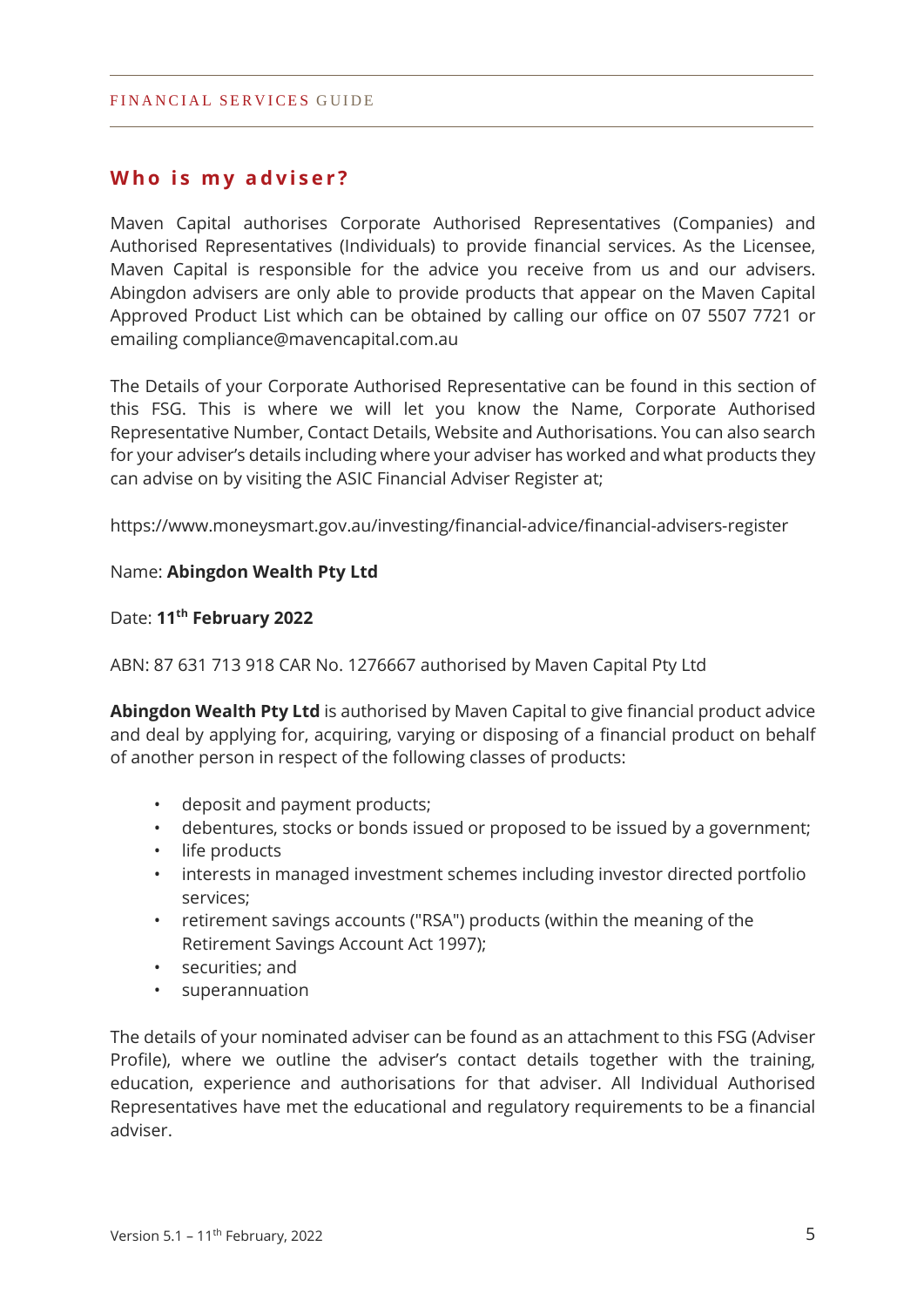Your adviser may have referral arrangements with associates that refer clients in need of financial product assistance or advice, those associates may receive a referral fee for introducing this business. Your adviser will provide list of Referral Arrangements and disclose any fee arrangements.

## **G e n e r a l f i n a n c i a l a d v i c e**

There may be times where Abingdon offers you general financial advice. You should note that general financial advice does not relate specifically to you and therefore may not be appropriate to your particular financial needs, objectives and financial circumstances.

You need to take this into account before deciding whether or not to act on it.

## **P e r s o n a l f i n a n c i a l a d v i c e**

Abingdon and Maven Capital recommend that you should always seek the advice of a qualified Financial Adviser. If Abingdon provide you with personal financial advice your initial discussions with a Financial Adviser should be treated as a Fact Find and you may be required to complete a questionnaire that includes personal information (You can obtain a copy of the Maven Capital Privacy Policy by calling 07 5507 7721 or emailing compliance@mavencapital.com.au). This is important as every situation is unique to the individual and the advice you receive should be tailored to your specific needs and at all times be in your best interest.

This information will allow your planner to prepare a Statement of Advice ("SoA") which you will receive at the time or as soon as is practical after the advice is given. This statement will set out the advice, the basis on which the advice was given and any remuneration or other benefit that we, including your financial adviser and associates, may receive. We will also include details of any matter that might reasonably be expected to be capable of influencing us in providing this advice.

If you maintain a personal advice relationship with us, then generally we will not provide an SoA for further advice situations unless there have been significant changes to either your personal circumstances or the basis of the advice since your last SoA was provided. In these circumstances however, we are still required to keep a Record of Advice ("RoA"). You have the right to request a copy of the RoA at any time.

From 1st July 2021 we will be required by law to provide you with a statement of the services provided to you in the previous 12 month period. This will occur on the anniversary of the last Fee Disclosure Statement you received or the anniversary of the date you opened your account. This statement will include the Services that we contracted to provide, the Actual Services that were provides and the Fees we charged you over this period.

This statement will also request your written consent for us to deduct fees for the coming 12 month period and include what those fees will be (or a close estimate).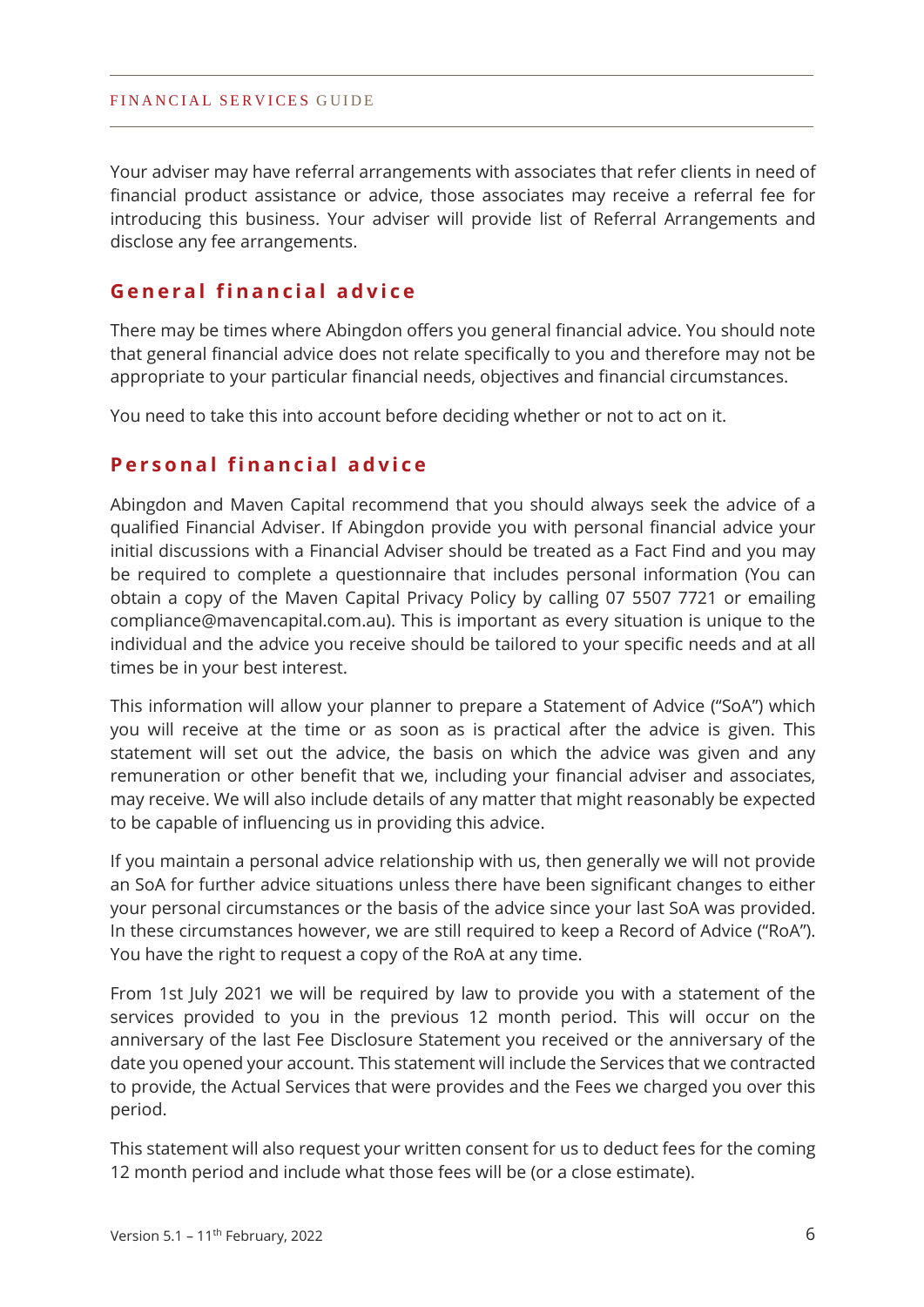#### **Documents you may receive from us**

As well as providing you with a Financial Services Guide (FSG), you may also receive a Statement of Advice (as above) (SoA), a Fee Disclosure Statement (annually), Ongoing Consent Form (annually) and/or a Product Disclosure Statement.

Where appropriate, a Product Disclosure Statement will be issued by the product provider containing information you would reasonably require to make a decision about whether to acquire the financial product. The PDS will disclose details of any fees and charges payable for that product.

## **Information we need from you**

Depending on the type of service being sought, we may ask you to provide certain personal information to your adviser, either in writing or verbally. This may involve a quite detailed process of both qualitative and quantitative data collection. Please ensure that your adviser becomes aware of any changes that may be relevant when advice is given in the future.

- **What Information Do We Retain About Clients** We maintain a record of your personal profile which may contain details of your objectives, financial situation and needs. We maintain records of any recommendations made to you, together with summaries of meetings and transactions. All these records are our property and must be retained for production to the regulatory authorities upon their request for a period of 7 years. If you wish to examine our file, you should ask us and we will make arrangements for you to do so
- **What Are The Possible Consequences Of Not Providing This Information** You are of course at liberty to decline to provide some or all of this information, but if you do not provide it, any recommendations we make may not be appropriate to your needs and objectives. In certain cases, your failure to provide information may place us in a position where we cannot provide any advice or any financial services to you.
- **General Advice Warning** When we provide General Advice (whether or not we have a record of your personal details), our advice will not take into account your personal financial objectives, needs or circumstances and may therefore not be appropriate for you. As we indicated above, in such circumstances you must determine if our advice is appropriate for you.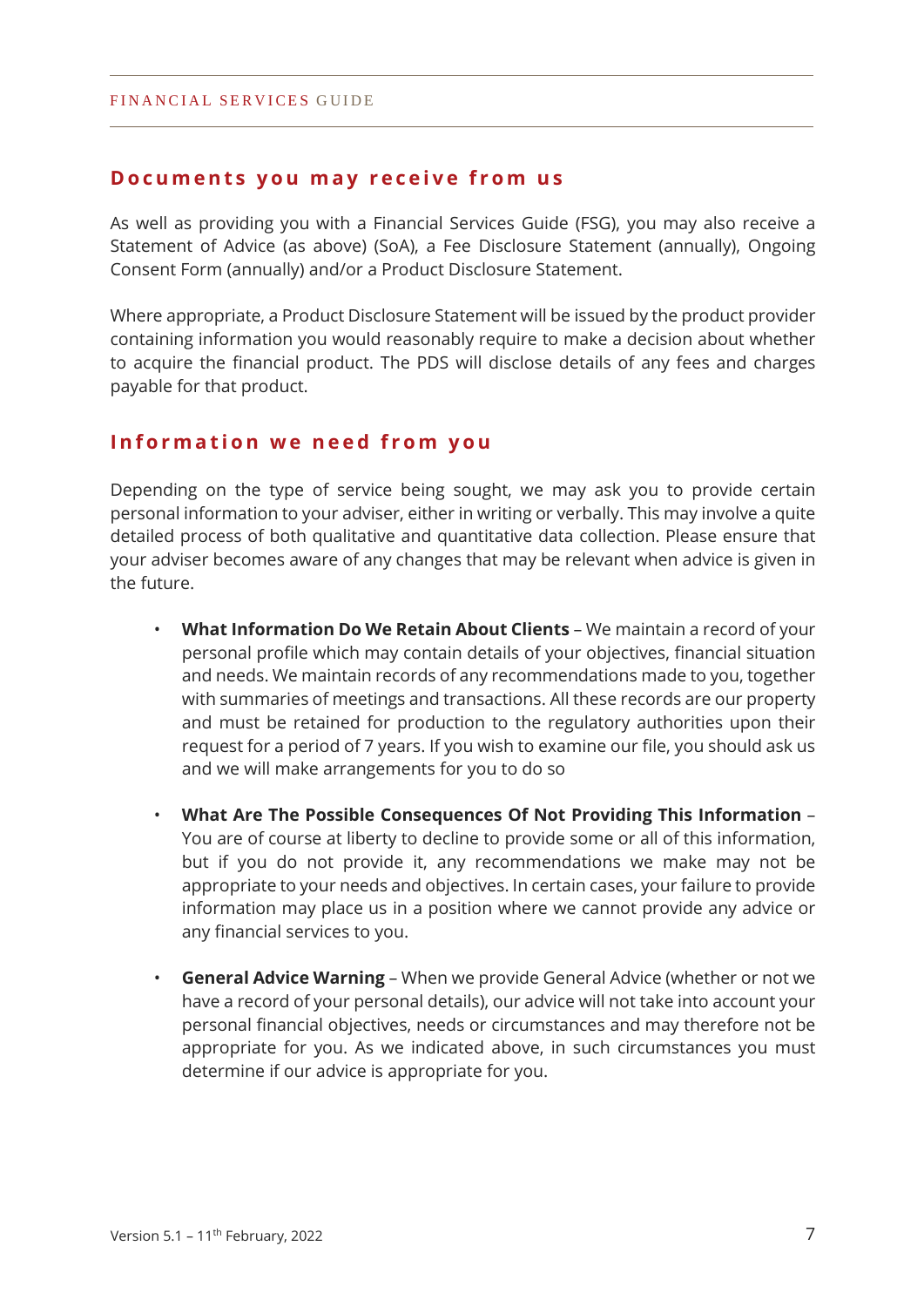## **P r i v a c y**

Abingdon and Maven Capital value client confidentiality and for details of our Privacy Policy and how this relates to your information please request a copy by calling Maven Compliance of 07 5507 7721 or email on compliance@mavencapital.com.au.

# **A M L / C T F**

As a financial service provider, we have an obligation under the Anti-Money Laundering and Counter Terrorism Finance Act to verify your identity and the source of any funds. This means that we will ask you to present identification documents such as passports and drivers licence. We will also retain copies of this information. We assure you that this information will be held as per our Privacy Policy.

## **What do you pay for our services?**

We believe the services we offer are valuable and the remuneration received is a fair reward for our expertise and skills. We are committed to being open about any benefits or payments we receive and the costs you will incur for using our services.

Abingdon and your Adviser are remunerated through a combination of fees and brokerage that you are charged. To assist you in making an informed decision Abingdon or your Adviser will discuss with you and agree on any fees payable before providing a service.

The Corporations Act requires us to fully disclose all fees and charges directly paid by you and you will receive an annual statement confirming the fees you pay and the services provided. So, if you are in doubt please ask us to explain.

You may be charged a fee for the services we provide or we may be paid a commission or brokerage or a combination of the two may apply. All fees and commissions are payable to the Licensee (Maven Capital) and include the fees we pay for clearing and settlement for share trading where appropriate.

The level of charges will vary with the financial product being traded, the frequency of your trading activity, the type and level of service and the size of the transaction, All share trades would normally be subject to a minimum dollar cost which would apply if the brokerage calculated by any other method fell below the minimum figure. Once disclosed and agreed, these fees and commissions will be charged at the time your transaction is executed or the service is provided.

Under our arrangements with Authorised Providers for Securities trading the Authorised Provider will retain a maximum fee of 0.15% (Including GST) subject to a minimum of \$16.50.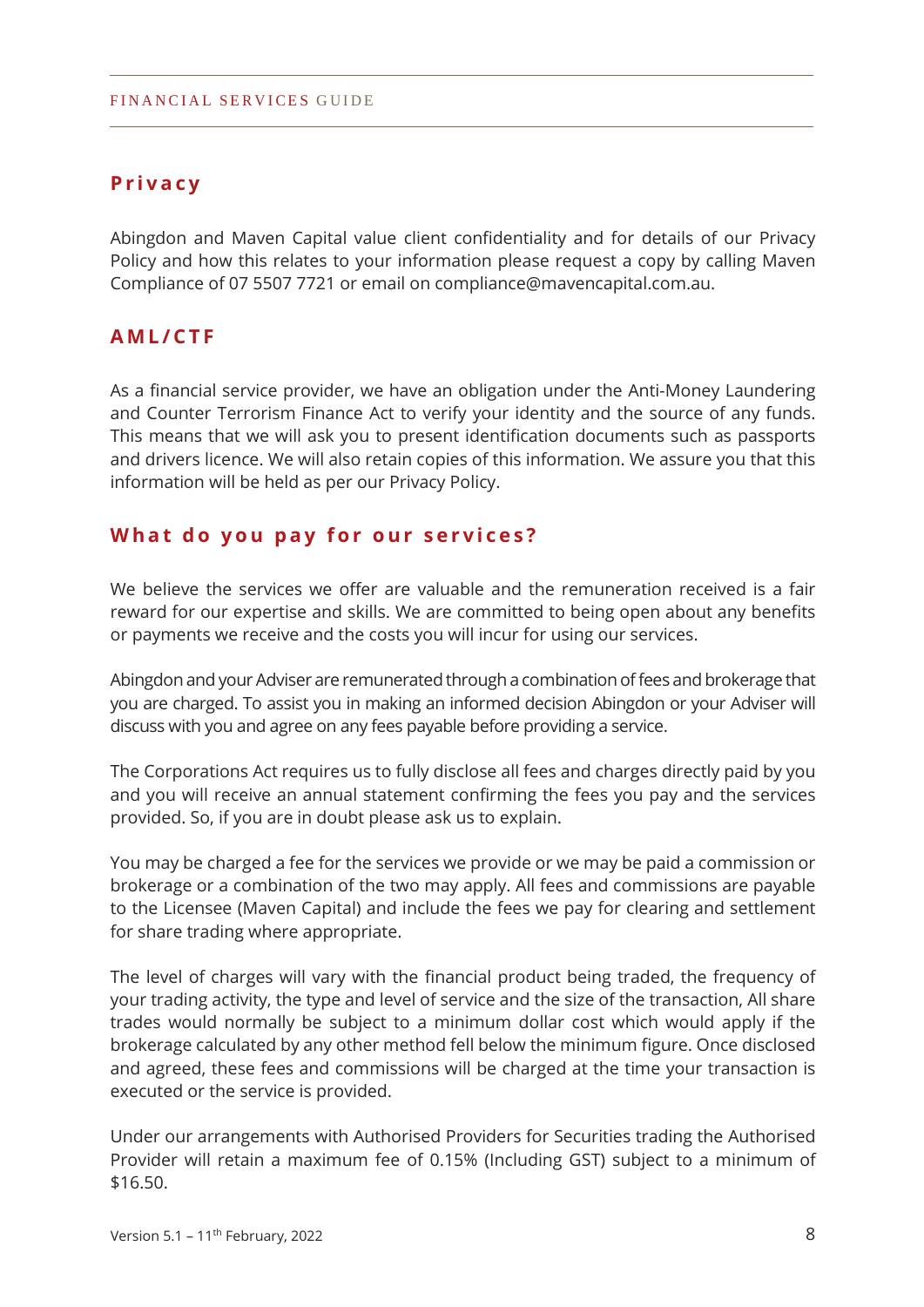The income earned by Maven Capital may come from:

- Brokerage paid to it by the Authorised Provider
- Commissions (including ongoing commissions) from product providers; and/or
- Fee for Service (non-asset value related)

Any such brokerage, fee or commission is receivable by Maven Capital as the AFS Licensee. For share trades, Maven Capital receives the brokerage you are charged after retention of a portion by the Authorised Provider as set out above. The brokerage fees are confirmed with you in writing at the time when your account is opened. The fee is charged at a rate of up to 2.2% (includes GST) of the market value of the transaction, subject to a minimum fee of \$93.50 (includes GST).

You may choose to enter into a fee based arrangement. This fee will be negotiated by you and us, and will be agreed in writing at the time when your account is opened and reviewed annually. The fee is calculated on a per annum basis and is charged monthly in arrears.

#### **How you can engage our services**

## **Strategic financial advice**

Abingdon offers a comprehensive strategic financial advice service where we provide an in-depth analysis of your current financial position, financial needs, aims and objectives. It will cover all relevant areas of our advisory services. We will assess your tolerance for risk and advise you on the most appropriate strategies and structures to ensure that you have every chance of securing your financial future.

Before providing the advice to you, your adviser will provide you with an estimate of the cost of the advice.

#### **Other fees and charges**

#### *Fee for service tasks*

Investment and advisory services provided in the absence of any formal Advice or Administration agreement are charged at an hourly rate per hour including GST.

Before commencing any such work, we will provide you with an estimate of the cost and obtain your approval to proceed.

Abingdon may receive fees and commissions paid by promoters and managers of investment products or securities. These fees will be disclosed at the time of the advice being provided.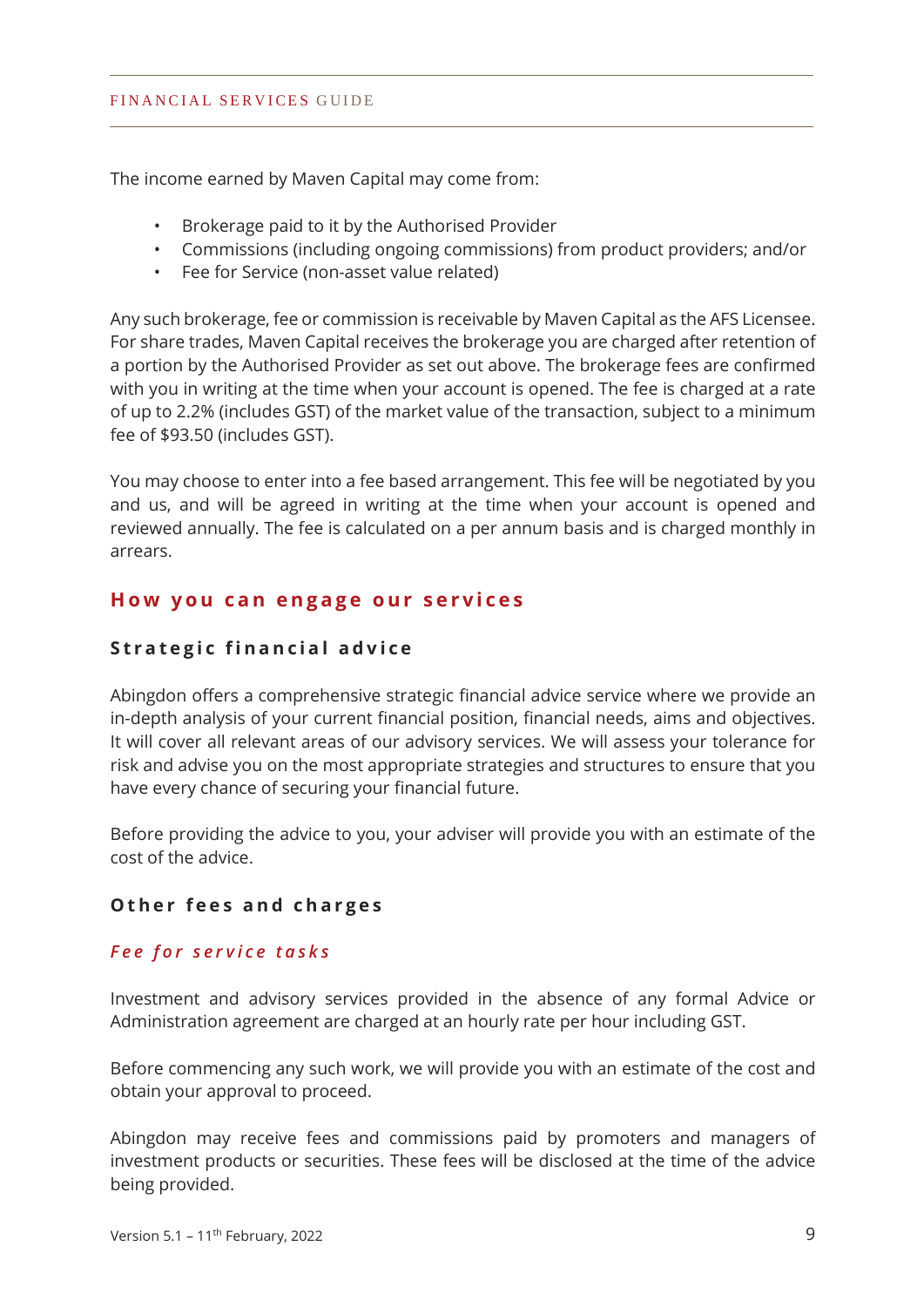## *Public share offers*

Abingdon may receive placement fees when its clients participate in initial public offers. Any such fees will be disclosed at the time but will generally range between 0% and 3.0%. These fees will not be an additional cost to you.

#### *I n s u r a n c e c o m m i s s i o n s*

Abingdon will receive commission of between 0% and 66% of the value of the premium that you pay and will be dependent on the specific product that you purchase and whether or not the premium is an initial premium or renewal premium. All commission rates will be disclosed at the time the advice is provided.

#### *O t h e r f e e s*

We may also receive commission or rebates for services referred or brokered for other services and these will be disclosed to the client at the time of the advice or referral. All fees are paid to our licensee, Abingdon does not receive any payments directly.

#### **How we pay our advisers**

Abingdon advisers are not salaried and may receive up to 70% of all fees and commissions generated from their clients.

Your adviser is able to disclose this to you at your request.

## **Our associations that you need to know about**

Abingdon is a Corporate Authorised Representative of Maven Capital Pty Ltd. Neither Abingdon nor Maven Capital Pty Ltd are owned by any Fund Manager or institution.

Our advisers are aware of their obligations to disclose the extent and nature any relationship and any other related party and any real or potential conflicts of interest at the time the advisors provide a financial service in those products. A full list of our Approved Product List can be provided by calling Maven compliance on 07 5507 7721 or email compliance@mavencapital.com.au.

## **What should I do if I have a complaint?**

If you have a concern or a complaint about the service provided to you, you should take the following steps;

- 1. If your complaint is related to the service supplied by Abingdon, contact Abingdon by email at administration@abingdonwealth.com.au or phone on 07 3088 2400.
- 2. If your complaint is related to the service supplied by our licensee, Maven Capital, contact the compliance officer immediately on compliance@mavencapital.com.au or call Maven Capital on 07 5077 7721.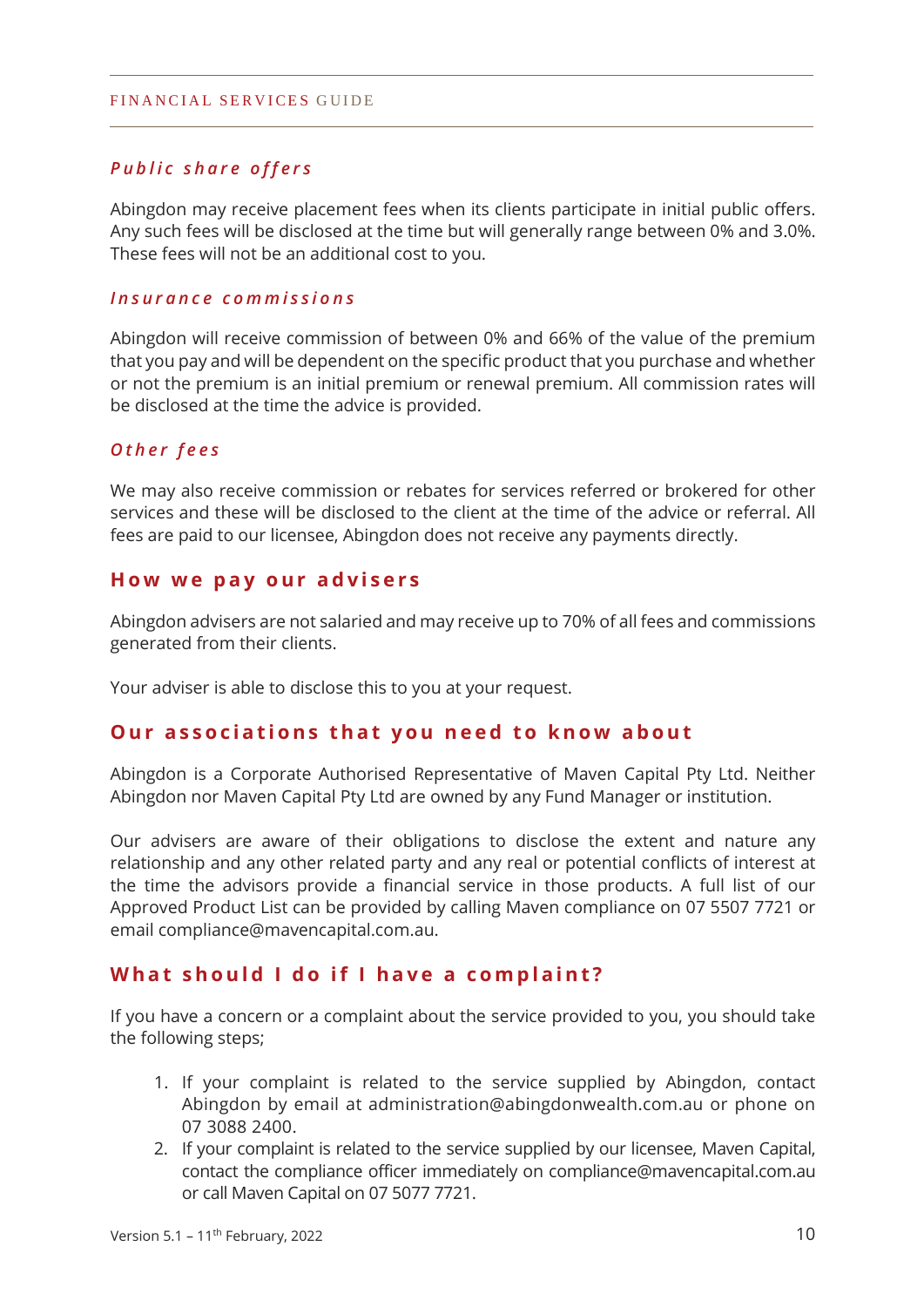Your complaint may be submitted by letter, telephone, email or in person to a member of staff.

We are available to assist complainants who might need additional assistance to lodge a complaint. If you require assistance lodging your complaint, contact your adviser or Maven Capital.

We will try to resolve your complaint as quickly as possible, there are times when we may be able to do so there and then.

However at other times we will acknowledge receipt of your complaint in writing within 24 hours (one business day) or as soon as is practicable. At this time we will try to give you an indication of the expected time frame to resolve the complaint.

Maven Capital can be contacted by Phone 07 5507 7721 and email to compliance@mavencapital.com.au

We will provide a final response to you in writing no later than 30 calendar days after the complaint is received by us.

If we cannot reach a satisfactory resolution, you can raise your concerns with the Australian Financial Complaints Authority (AFCA), a free service to resolve complaints by consumers and small businesses. Maven Capital is a member of AFCA.

AFCA may be reached on 1800 931 678 or by lodging your complaint online at www.afca.org.au or you can write to AFCA at:

GPO Box 3 Melbourne Vic 3001 Australia

The Australian Securities and Investments Commission, (ASIC), also has a free call info line on 1300 300 630 which you may use to make a complaint or obtain information about your rights.

## **Professional indemnity insurance**

Abingdon and Maven Capital confirm that arrangements are in place to ensure it continues to maintain Professional Indemnity insurance in accordance with s.912B of the Corporations Act 2001 (as amended). In particular our Professional Indemnity insurance, subject to its terms and conditions, provides indemnity for Maven Capital and its authorised representatives / representatives / employees in respect of its authorisations and obligations under its Australian Financial Services Licence. The insurance will continue to provide such coverage for any authorised representative / representative / employee who has ceased, for work done whilst engaged with it.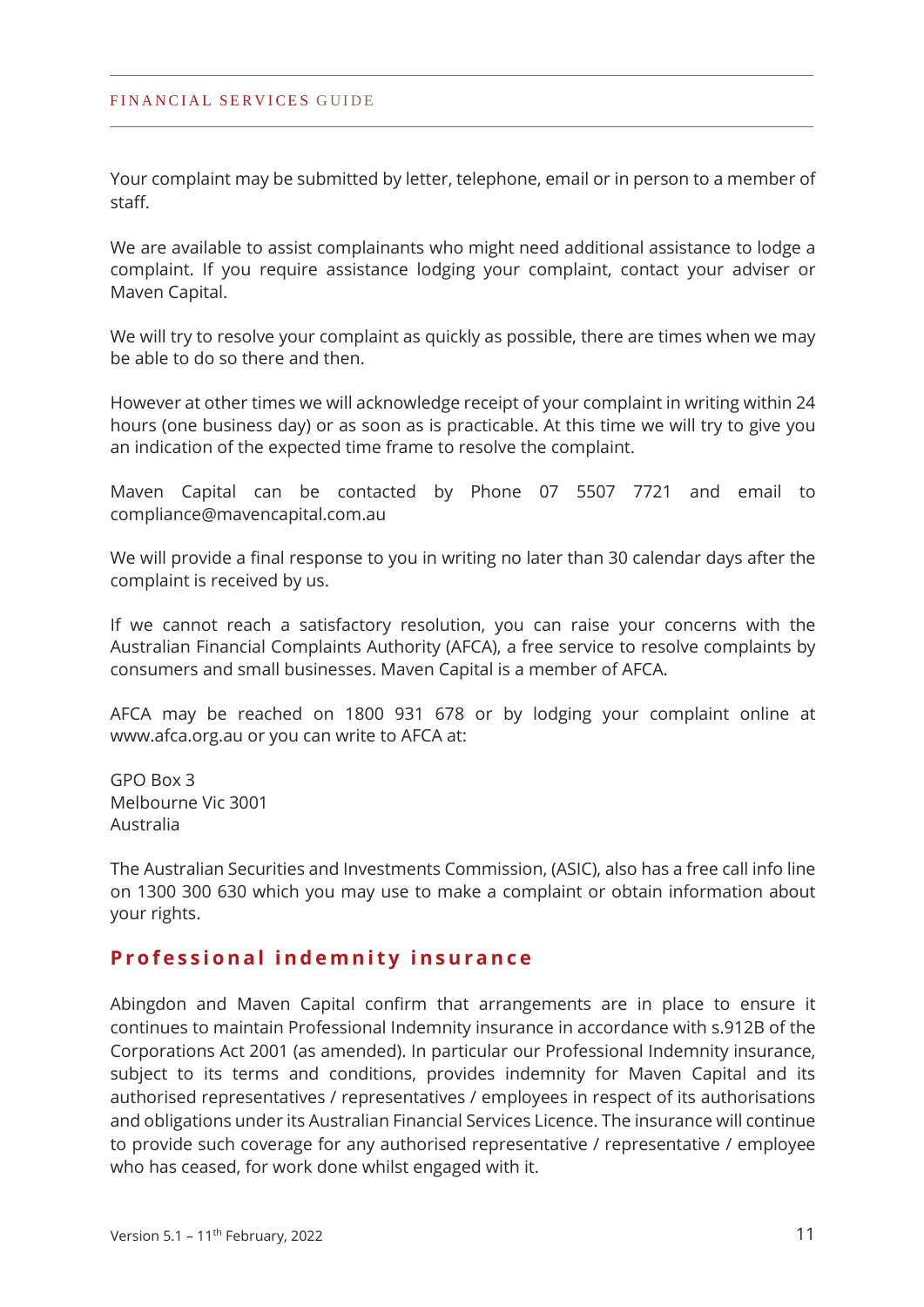# **F e e d b a c k**

Maven Capital welcomes your feedback, if you have a comment about the service you have received or have any questions regarding this FSG please let us know via; compliance@mavencapital.com.au

# **Contact details**

#### **Abingdon Wealth Pty Ltd**

Shop 26, The VIllage, Cnr Carraway Street & Musk Avenue, Kelvin Grove QLD 4059 Mail: PO Box 2115, Kelvin Grove QLD 4059 ABN: 87 631 713 918 CAR: 1276667 Phone: 07 3308 2420 www.abingdonwealth.com.au Mobile: 0407 712 224

Corporate Authorised Representative of

#### **Maven Capital Pty Ltd**

Ground Floor, Unit 5, 5 Executive Drive, Burleigh Waters QLD 4220 PO Box 438, Varsity Lakes QLD 4227 ABN: 41 152 426 554 ACN: 152 426 554 AFSL: 418504 Phone: 07 5507 7721

www.mavencapital.com.au Email: compliance@mavencapital.com.au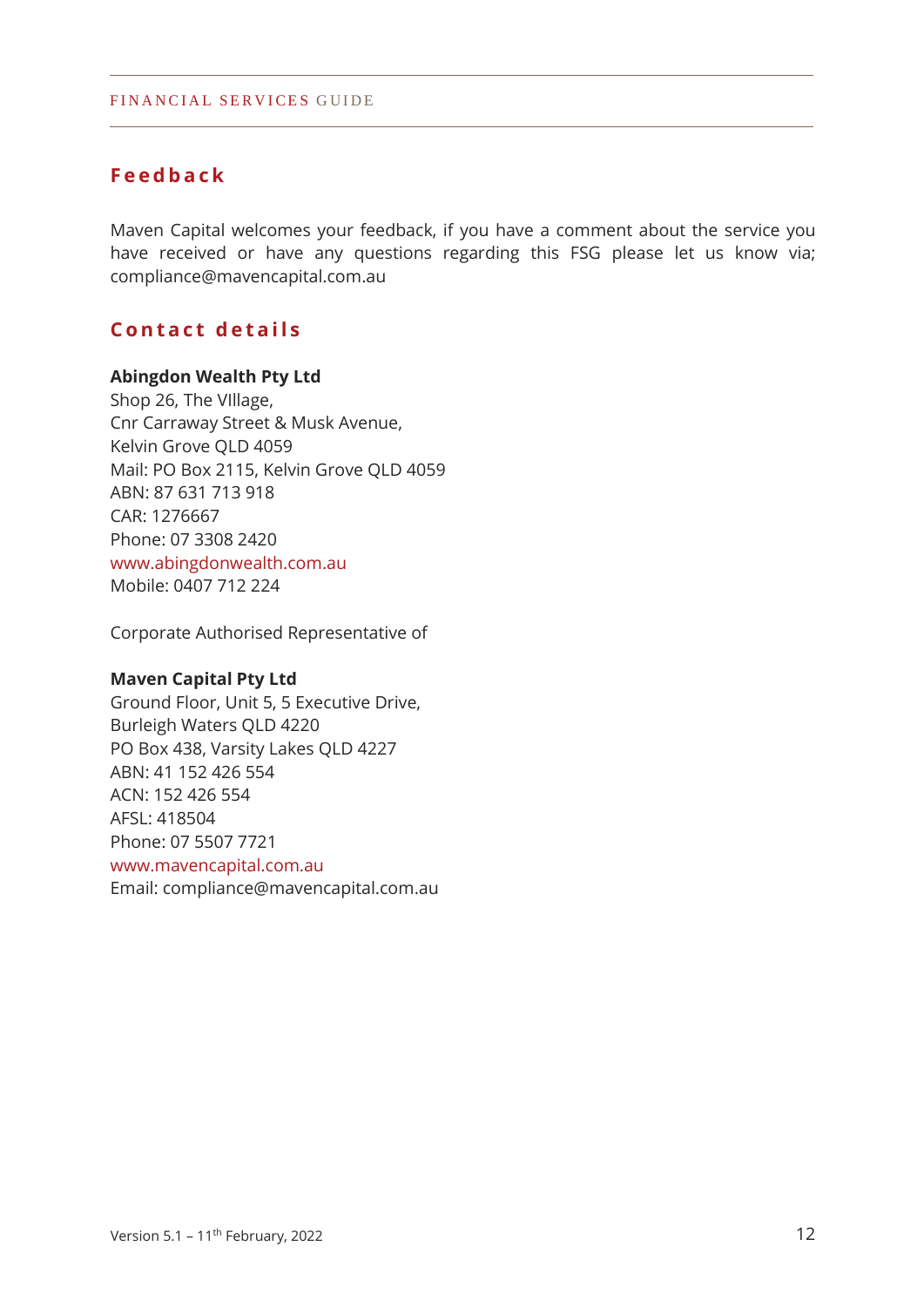# *A d v i s e r P r o f i l e s*

# **J O H N W H E L A N**

This Adviser Profile should be read in conjunction with the Abingdon Wealth Pty Ltd – Maven Capital Pty Ltd Financial Services Guide (FSG). Distribution of this Adviser Profile by the Authorised Representative detailed above has been approved by Maven Capital Pty Ltd Australian Financial Services Licence number 418504.

John has been an investment practitioner since 1992, supported by his earlier career in finance and international trade. Since 2001, John has been based in Brisbane, supporting a select group of Australian and New Zealand clients initially working with Citi Smith Barney. Prior to that John was a Financial Consultant with Merrill Lynch in New Zealand and Australia for seven years.

He is a Director and founding shareholder of the recently formed Abingdon Wealth after 10 years as a Director and founding shareholder of Cognitive Financial Partners.

John holds formal qualifications in Commerce and Financial Planning and is also accredited to the Australian and US securities advisory markets.

#### *J o h n W h e l a n ' s a u t h o r i s a t i o n s*

John is authorised by Maven Capital to provide financial services under the following authorisations:

Provide financial product advice;

Arrange for a person to deal in a financial product by applying for, acquiring, varying or disposing of financial products on behalf of another in respect of the following classes of financial products:

- Deposit and Payment Products Basic Deposit Non-basic Deposit
- Debentures, Stocks and Bonds Issued or Proposed to be issues by a Government
- Life Products Investment Life Insurance Products
- Life Products Life Risk Insurance Products
- Interests in Managed Investment Schemes Including IDPS
- Retirement Savings Accounts Products
- **Securities**
- Margin Lending
- **Superannuation**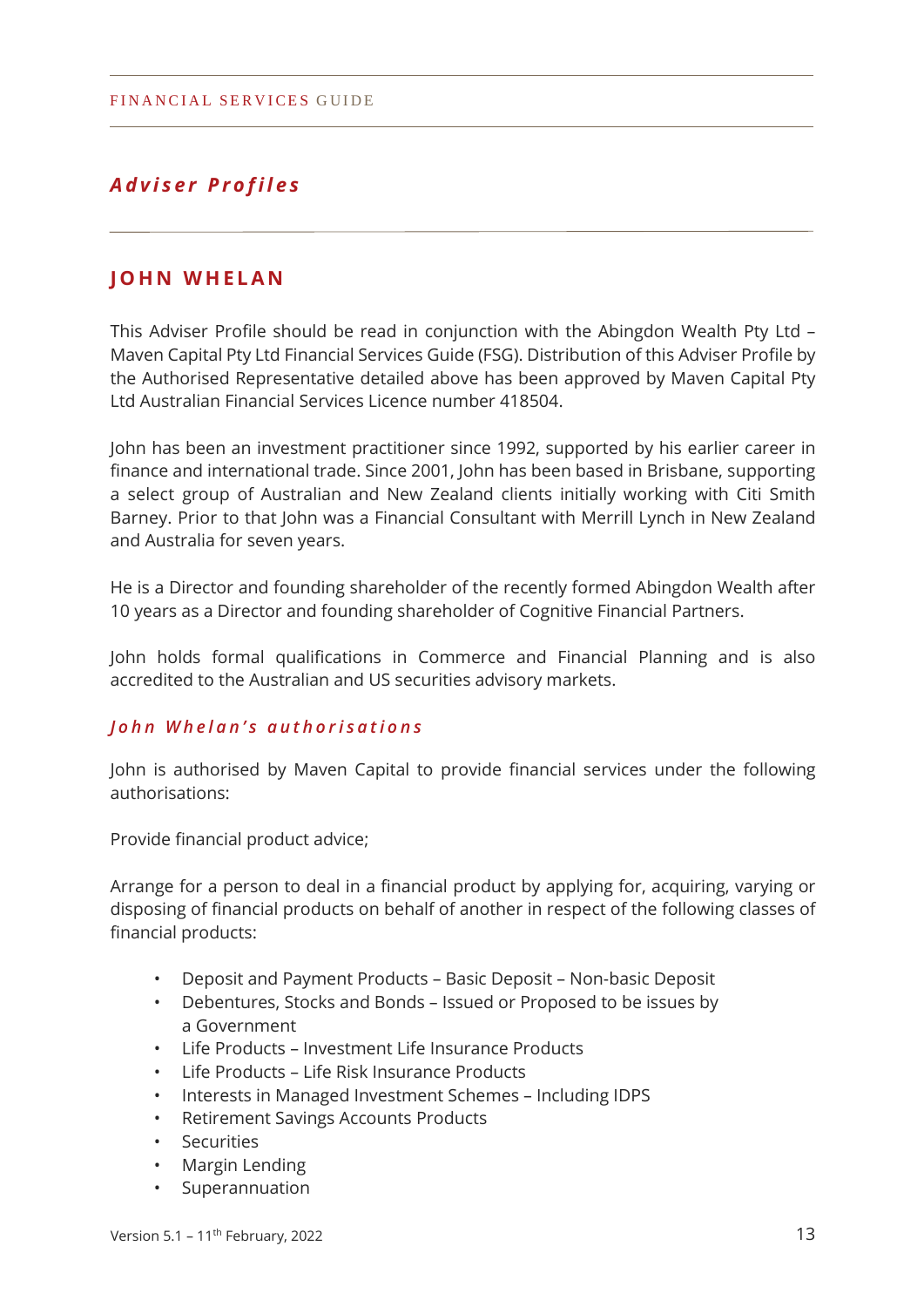#### *R e m u n e r a t i o n a n d c h a r g e s*

A fee or commission may be charged for the services John provides or a combination of the two may apply. The level of fees and commissions will vary with the service provided and may be subject to negotiation. The Abingdon Wealth fee schedule in the FSG can be taken as a guide, however charges and any other benefits will be disclosed to you upon recommendation of products.

**Please keep in mind you can discuss fees at any time and no fee will be charged unless discussed and approved by you first.** 

#### *Q u a l i f i c a t i o n s*

John **holds** BBS (Massey University), Dip BBS (Financial Planning), Diploma in Stockbroking (Deakin).

#### *C o n t a c t*

Mobile: 0407 712 224 Phone: 07 3088 2420 www.abingdonwealth.com.au Email: john@abingdonwealth.com.au

Key Consultant 336960 of Abingdon Wealth Pty Ltd ABN 87 631 713 918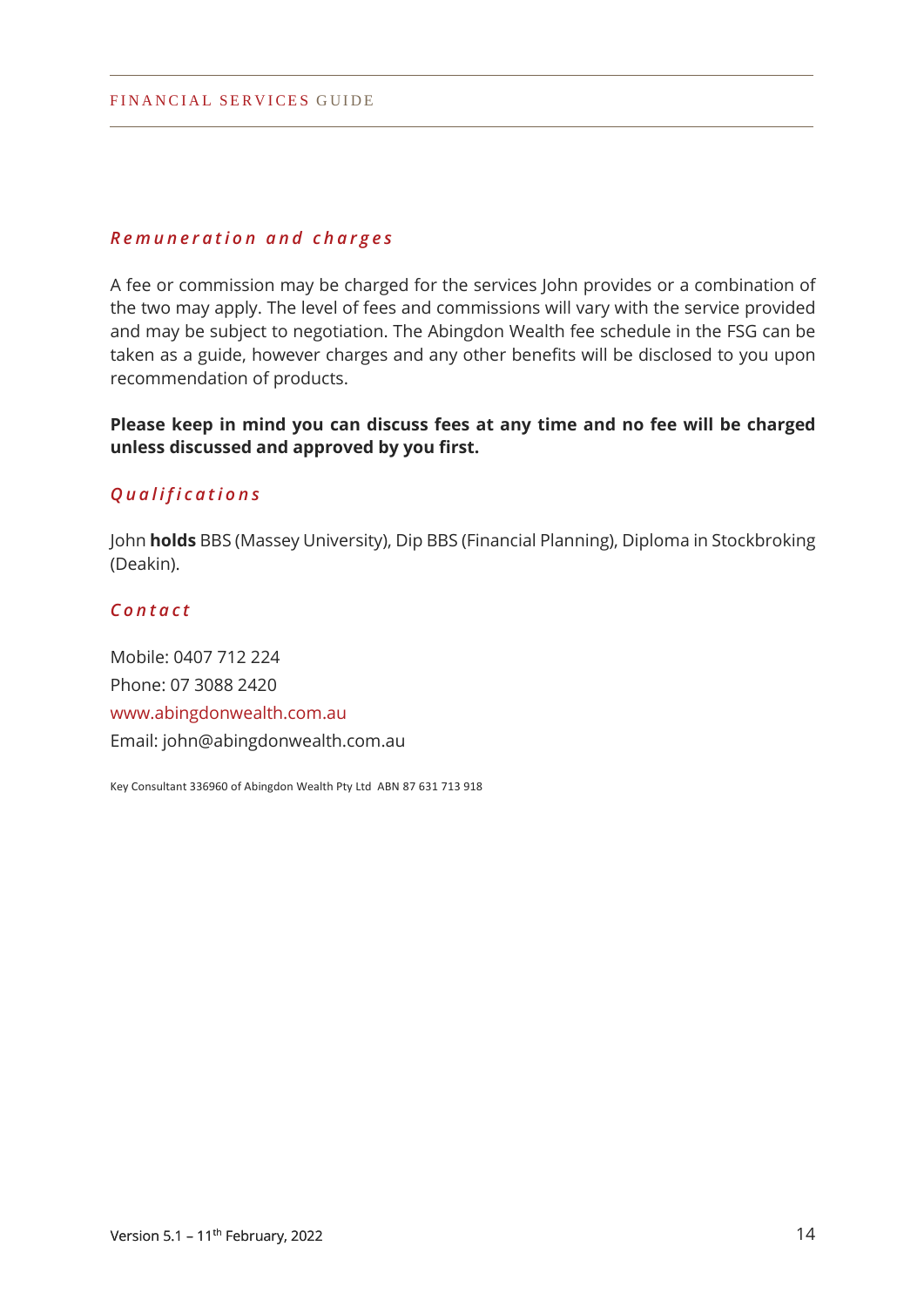# *A d v i s e r P r o f i l e s*

## **FRANCES GRIFFIN**

This Adviser Profile should be read in conjunction with the Abingdon Wealth Pty Ltd – Maven Capital Pty Ltd Financial Services Guide (FSG). Distribution of this Adviser Profile by the Authorised Representative detailed above has been approved by Maven Capital Pty Ltd Australian Financial Services Licence number 418504.

Frances complements the Abingdon team following a consolidated career in risk management and the broader aspects of the Financial Planning Process.

With a Diploma of Financial Planning and years of "Hands On" industry experience behind her, she is a welcome addition to the team where she can refine her knowledge, skills and service attributes to their fullest potential.

Frances enjoys the utmost assistance and support from the directors and staff of Abingdon Wealth Pty Ltd to ensure that an already diversified career is developed and enhanced for the benefit of clients.

Her natural tenet' of "Doing the Right Thing" by clients enables her to create deep and warm relationships.

#### *F r a n c e s G r i f f i n ' s a u t h o r i s a t i o n s*

Frances is authorised by Maven Capital to provide financial services under the following authorisations:

Provide financial product advice;

Arrange for a person to deal in a financial product by Applying for, acquiring, varying or disposing of financial products on behalf of another in respect of the following classes of financial products:

- Deposit and Payment Products Basic Deposit Non-basic Deposit
- Debentures, Stocks and Bonds Issued or Proposed to be issues by a Government
- Life Products Investment Life Insurance Products
- Life Products Life Risk Insurance Products
- Interests in Managed Investment Schemes Including IDPS
- Retirement Savings Accounts Products
- **Securities**
- Superannuation